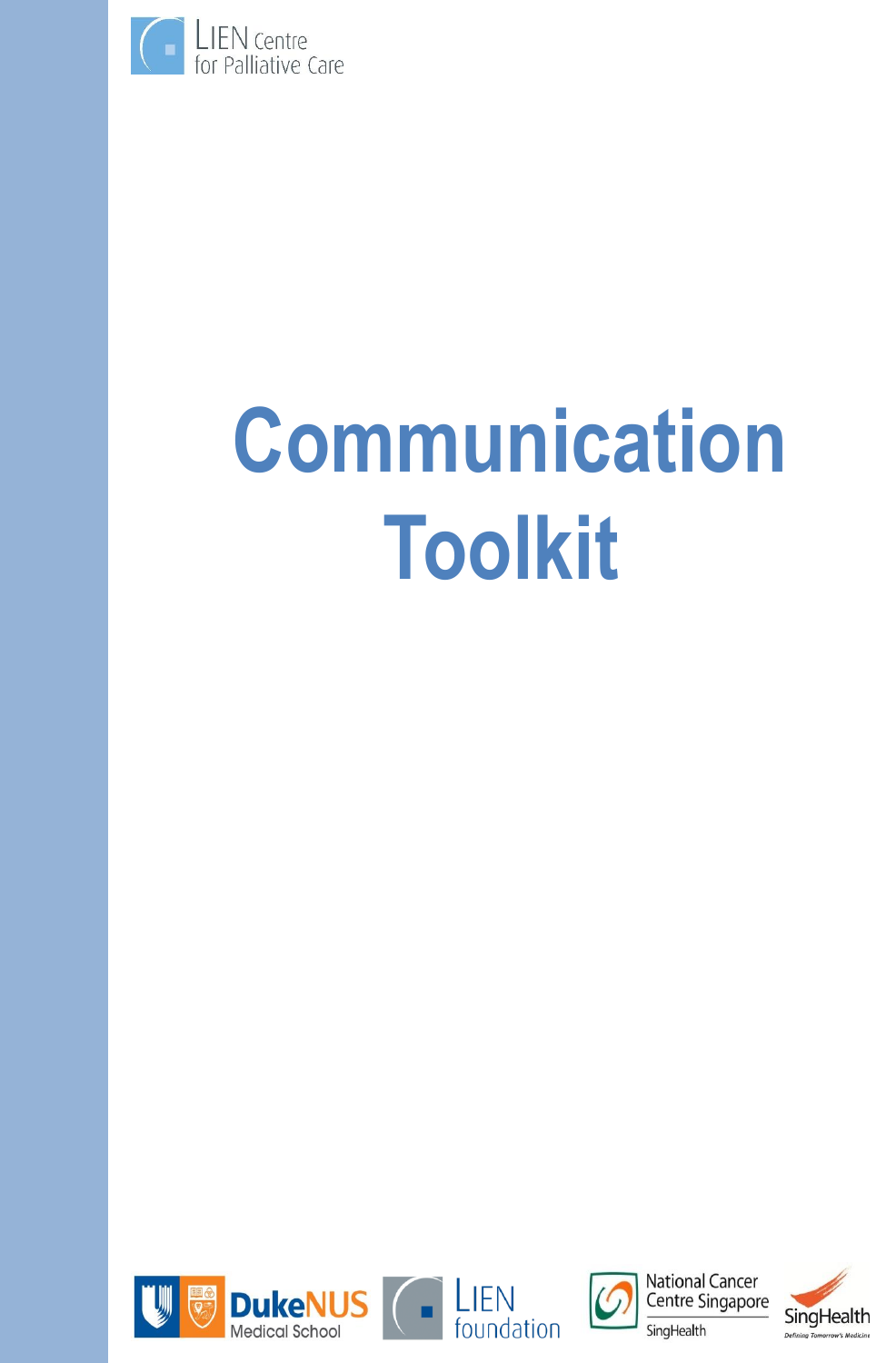# **Communication Skills Toolkit for Healthcare Professionals**

| <b>Table of Contents</b>                                       |                 |  |
|----------------------------------------------------------------|-----------------|--|
| Introduction                                                   | 3               |  |
| <b>Communication Skills For All</b>                            |                 |  |
| Establishing rapport and trust                                 | $\overline{4}$  |  |
| Responding to emotions                                         | 5               |  |
| Giving information                                             | $6\phantom{1}6$ |  |
| End-of-Life conversations                                      | $\overline{7}$  |  |
| <b>Communication Skills for Doctors</b>                        |                 |  |
| <b>Extent of care discussions</b>                              | $8 - 9$         |  |
| Resuscitation status discussions                               | 10              |  |
| <b>ICU Communication with families</b>                         | $11 - 12$       |  |
| Communication tips for challenging ICU conversations           | 13              |  |
| Terminal discontinuation of mechanical ventilation discussions | 14              |  |







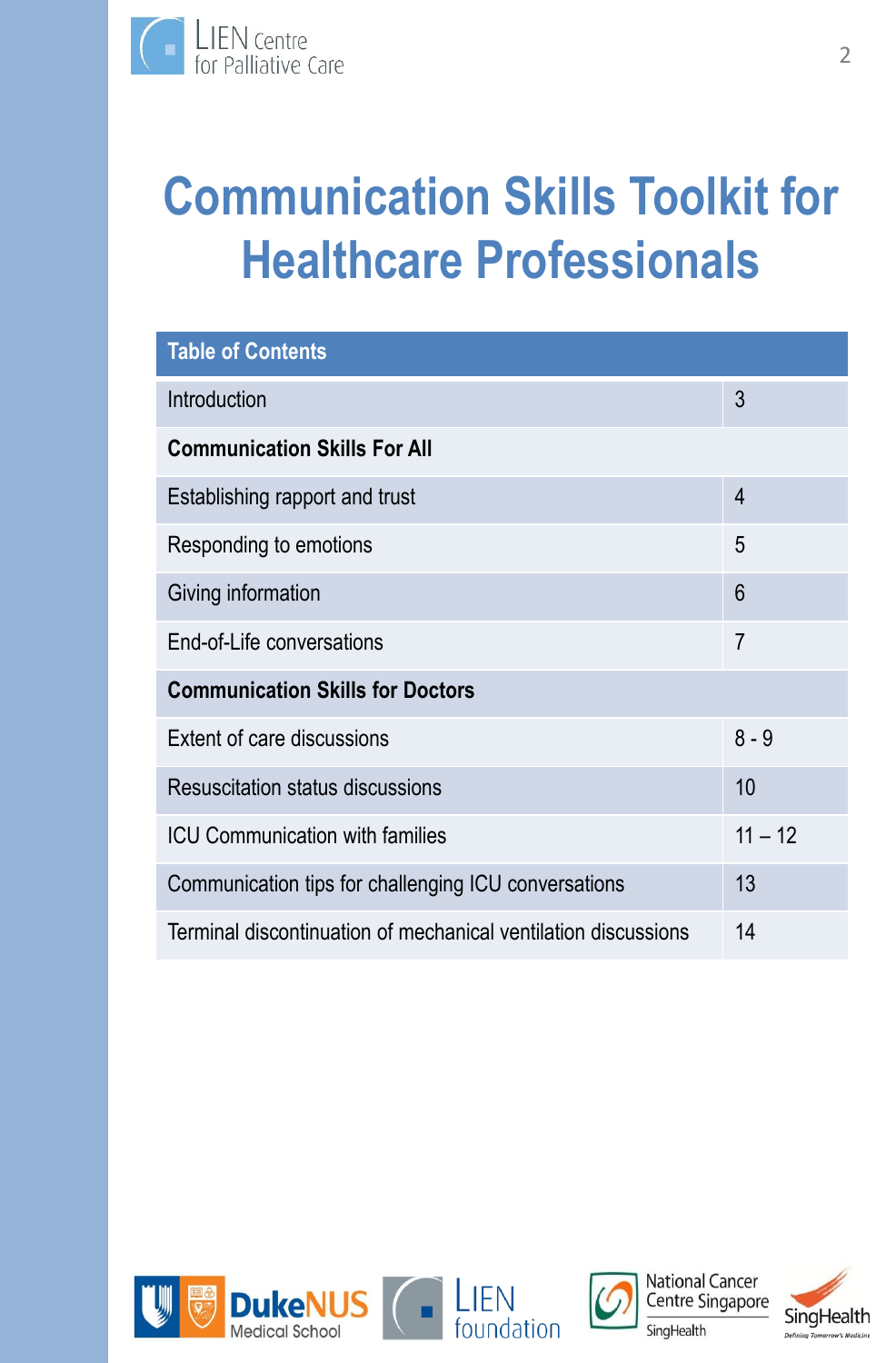

# **Introduction**

**The COVID-19 crisis has greatly impacted patients, families and healthcare staff. There are visitation restrictions for families, a heightened level of anxiety amongst the public, and significant healthcare staff training and manpower constraints.**

**This has resulted in new challenges to communication. For example, the use of video conferencing for an ICU family meeting.**

**Through this communication guide, we hope to impart communication micro-skills to help with common and challenging situations. Let us continue to connect with our patients and families, and discover there is more to our human spirit.**







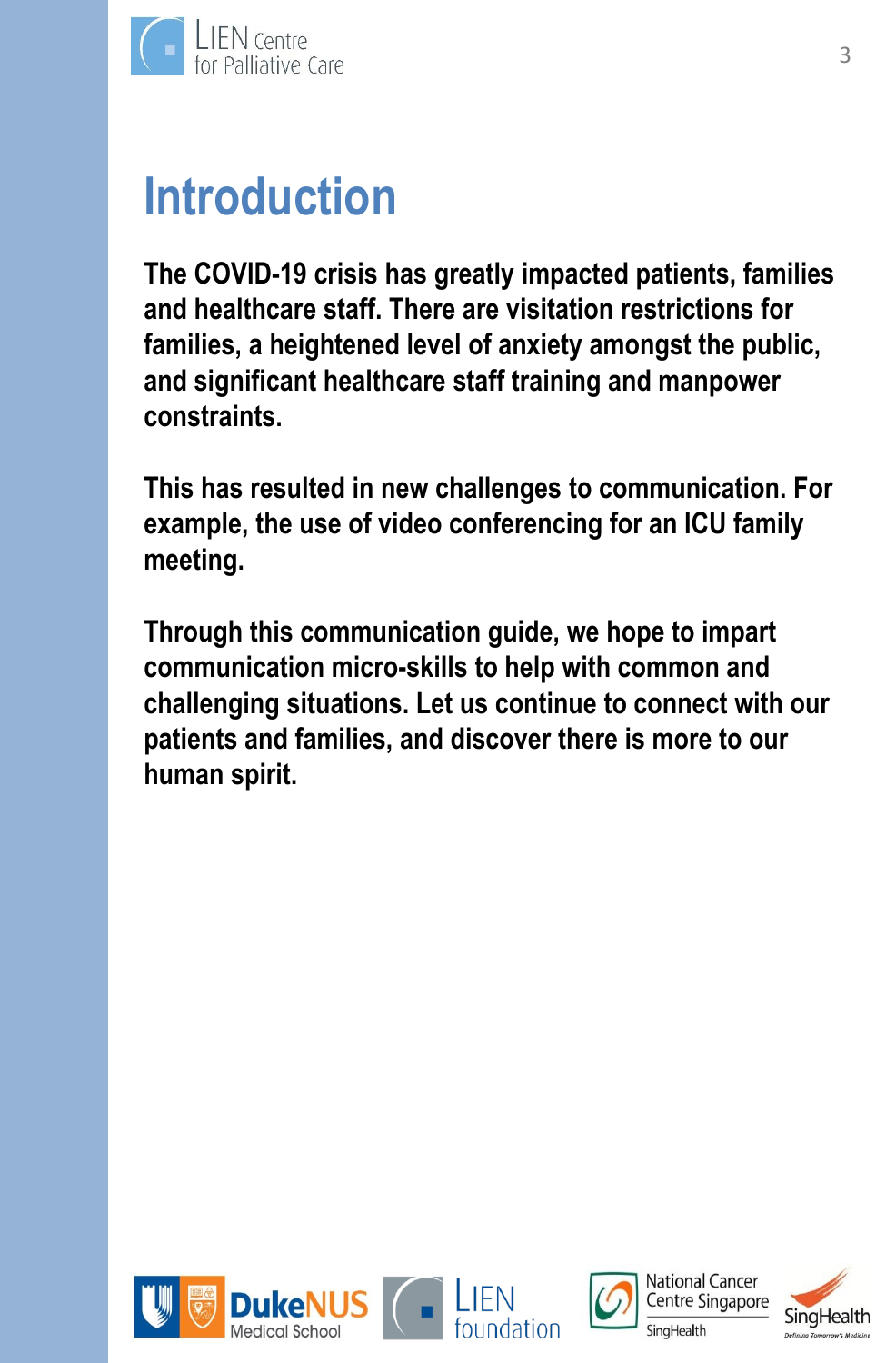

# **Establishing Rapport and Trust**

# **1. Introduce yourself and your role**

*Note: This is important especially if everyone is wearing full PPE*

Examples:

a. 'Hi Mr A, I am the ward nurse in charge of you today. You can call me Sally.'

b. 'Good morning Mr A, my name is Duncan and I am a medical officer from the orthopaedic team.'

# **2. Ask how you should address them**

*Notes:*

- Avoid calling 'auntie' or 'uncle' as it is not personalised
- 'Madam' is for married females or widows
- 'Miss' is the proper way to address an unmarried female

Examples:

- a. 'How would you like me to address you?'
- b. 'How do you prefer to be called?'

# **3. Ensure they are comfortable at all times**

*Note: Do not continue your conversation if the patient is uncomfortable*

Examples:

- a. If they show signs of discomfort (eg. wincing, coughing, respiratory distress, emotional distress, etc), pause and ask if you can help.
- a. 'I can see you are uncomfortable, I will get some help for you.'

# **4. Listen actively**

*Notes:*

- *Avoid prematurely saying 'I understand'*
- *Avoid asking multiple questions at once*
- *Avoid interruptions*

# Examples:

a. Listening actively is not just about allowing them to talk, it is about understanding what they are saying.

EIEN<br>Foundation

- b. You can ask questions to clarify:
- c. 'I want to understand what you mean when you said \_\_\_\_\_\_?'

# **5. Showing empathy**

*Notes:*

- *Be interested in the person you are talking to*
- *Try to understand where they are coming from*
- *Be sincere*

- a. 'It is such a difficult time for you and your family.'
- b. 'It is understandable for you to feel upset/lonely/worried/etc.'
- c. 'Anyone in your situation would also feel \_\_\_\_\_.'





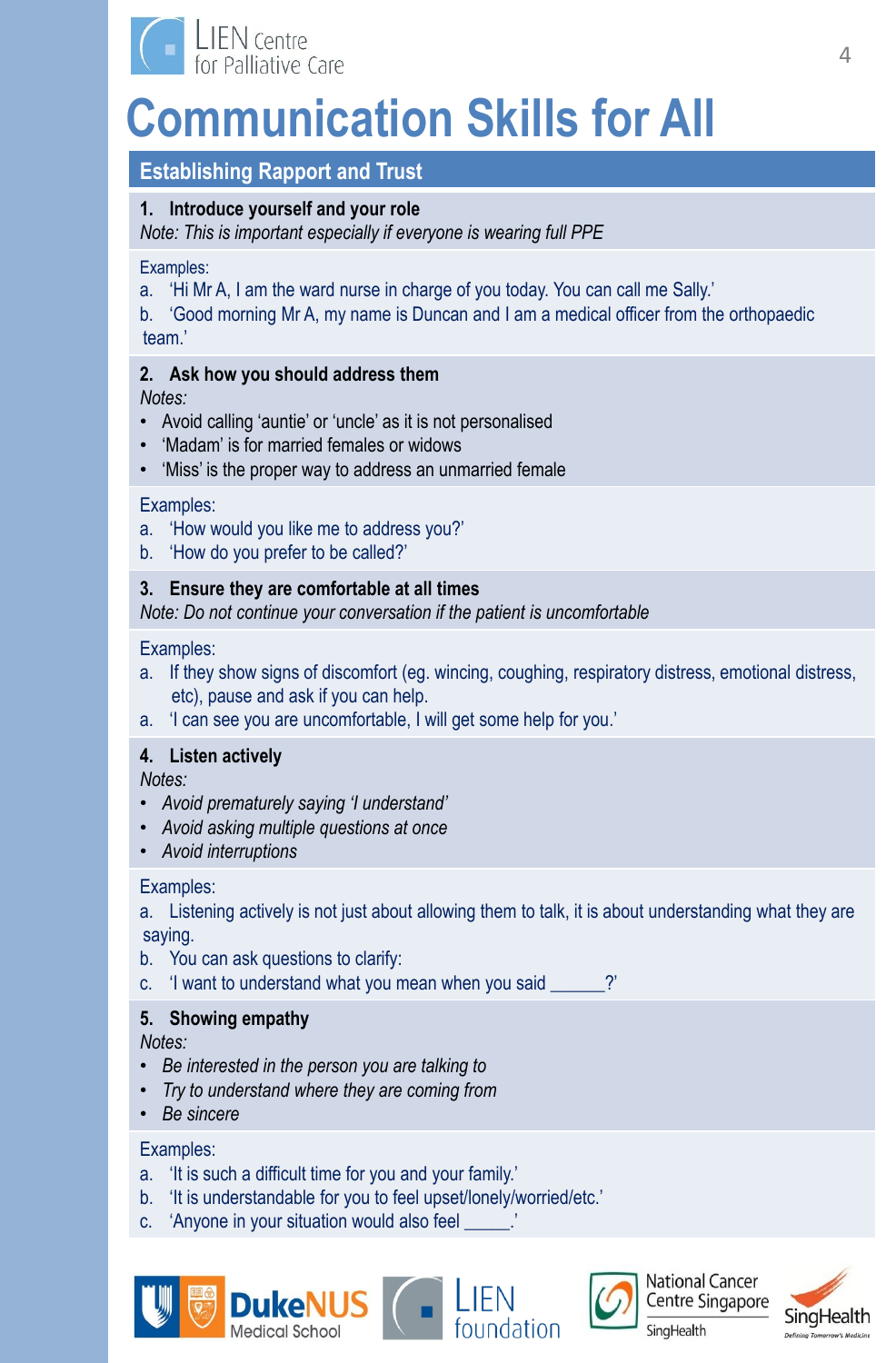

# **Responding to Emotions**

Respond to emotional reactions using **NURSE** mnemonic: **N**ame the emotion **U**nderstand the emotion **R**espect **S**upport **E**xplore the emotion

### **1. Name the emotion**

*Notes:*

- Using 'you seem' rather than 'you are' gives some room for correction in case you name the emotion wrongly
- Phone conversations are more challenging as you are unable to see facial expressions

#### Examples:

- a. 'You seem distressed/upset/worried/etc.'
- b. 'I wish I could see you in person. Can you tell me how you're feeling now?' [Phone conversations]

### **2. Understand the Emotion**

*Note:* Avoid premature reassurance 'everything will be alright' or 'don't worry'

#### Examples:

- a. 'Tell me more about how you're feeling.'
- b. 'I want to understand more about how you're feeling.'
- c. 'Can you share more about you are feeling?'

#### **3. Respect**

*Note:* Respect how the situation is impacting the person

Examples:

- a. 'I can see how much you are trying to help your \_\_\_.'
- b. 'I can see how much you care about your \_\_\_.'

# **4. Support**

*Note:* Supportive statements help to reassure their loved ones of the care you are rendering

Examples:

- a. 'We are watching over your father very closely and will keep you updated.'
- b. 'We also want the best outcome for your father and we will do our best.'

# **5. Explore the emotion**

*Notes:*

- You may want to explore further about an emotion
- It may help them process their feelings if they talk it out
- Simply acknowledging their emotions is helpful enough

#### Example:

'When you said you feel (emotion) can you share with me why you feel that way

**DukeNUS** LIEN





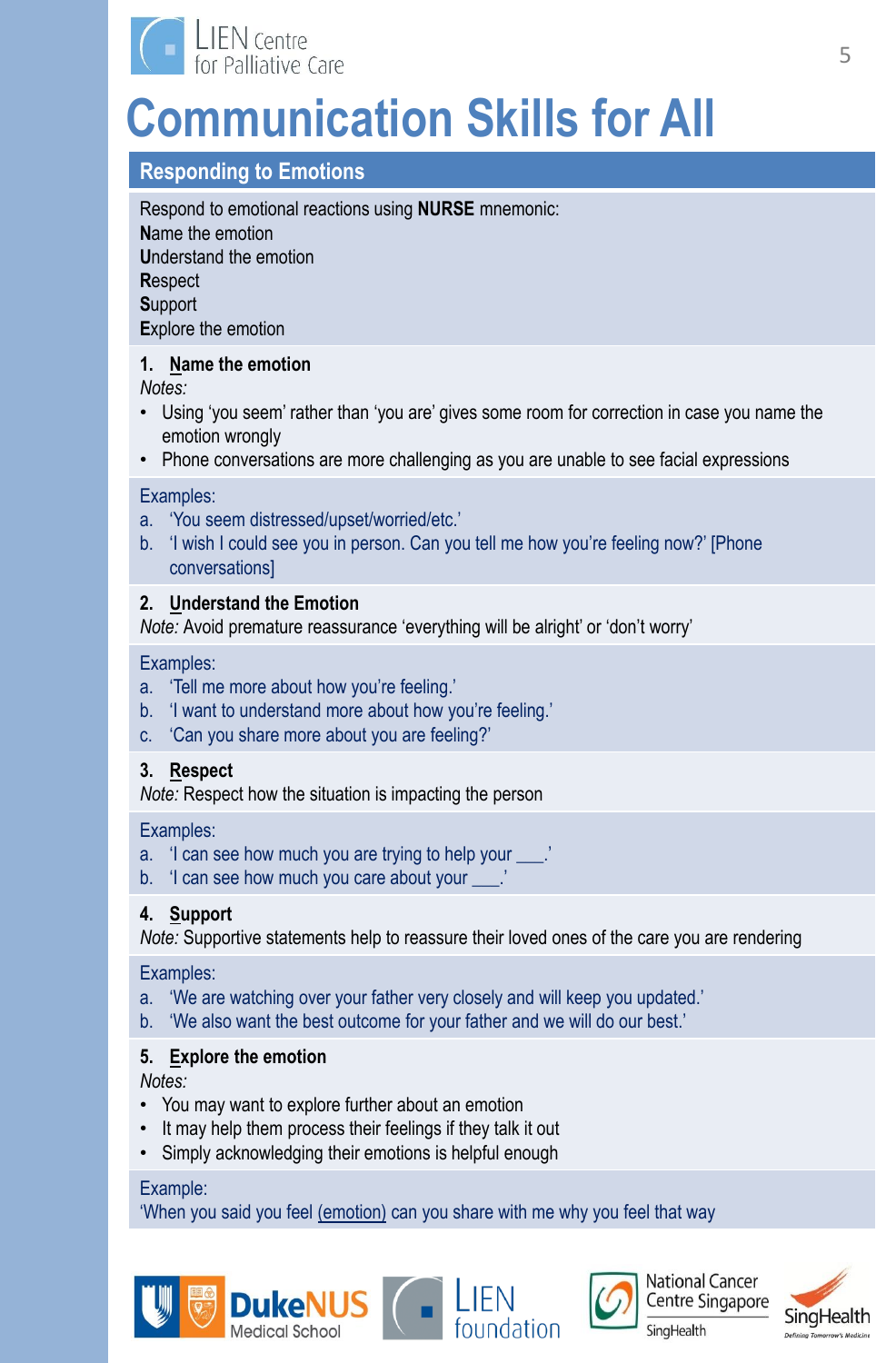

# **Giving Information**

### **1. Find out their current understanding**

*Note:* Take note of what terms they use and how detailed they are.

- a. 'How much do you already know?'
- b. 'What did your doctors tell you?'

### **2. Ask directly about their informational needs**

*Note:* If they ask why, tell them you want to ensure they have enough information.

#### Examples:

- a. 'How much would you like to know about your condition?'
- b. 'Are you someone who prefers a brief summary, or a lot of details?'

### **3. Invitation**

*Notes:*

- Asking them for permission to share gives them control over the conversation
- This step builds rapport

#### Examples:

- a. 'Can I share what the team discussed about your father today?'
- b. 'Can I share with you what I know?'

### **4. Preparation**

*Note:* Don't worry if you can't answer the questions later. You can refer to someone who can.

#### Example:

a. 'I will give you an overview and answer questions as we go along.'

# **5. Information giving**

*Notes:*

- If giving bad news, give a warning shot
- Use layman terms
- Use short sentences
- Use pauses to allow them to process
- Watch carefully for non-verbal cues from the patient to decide on the pace of the information giving

#### Example:

a. 'We are worried about your father. (pause) The infection is getting worse. It is affecting his lungs. That is why he is breathless. (pause)'

# 6. **Check understanding**

*Notes:*

- This helps to check if your message went across.
- It also helps to clarify certain questions.

- a. 'May I check if you understood my explanation?'
- b. 'Would you like to summarize what we just discussed?'
- c. 'Do you have any questions?'











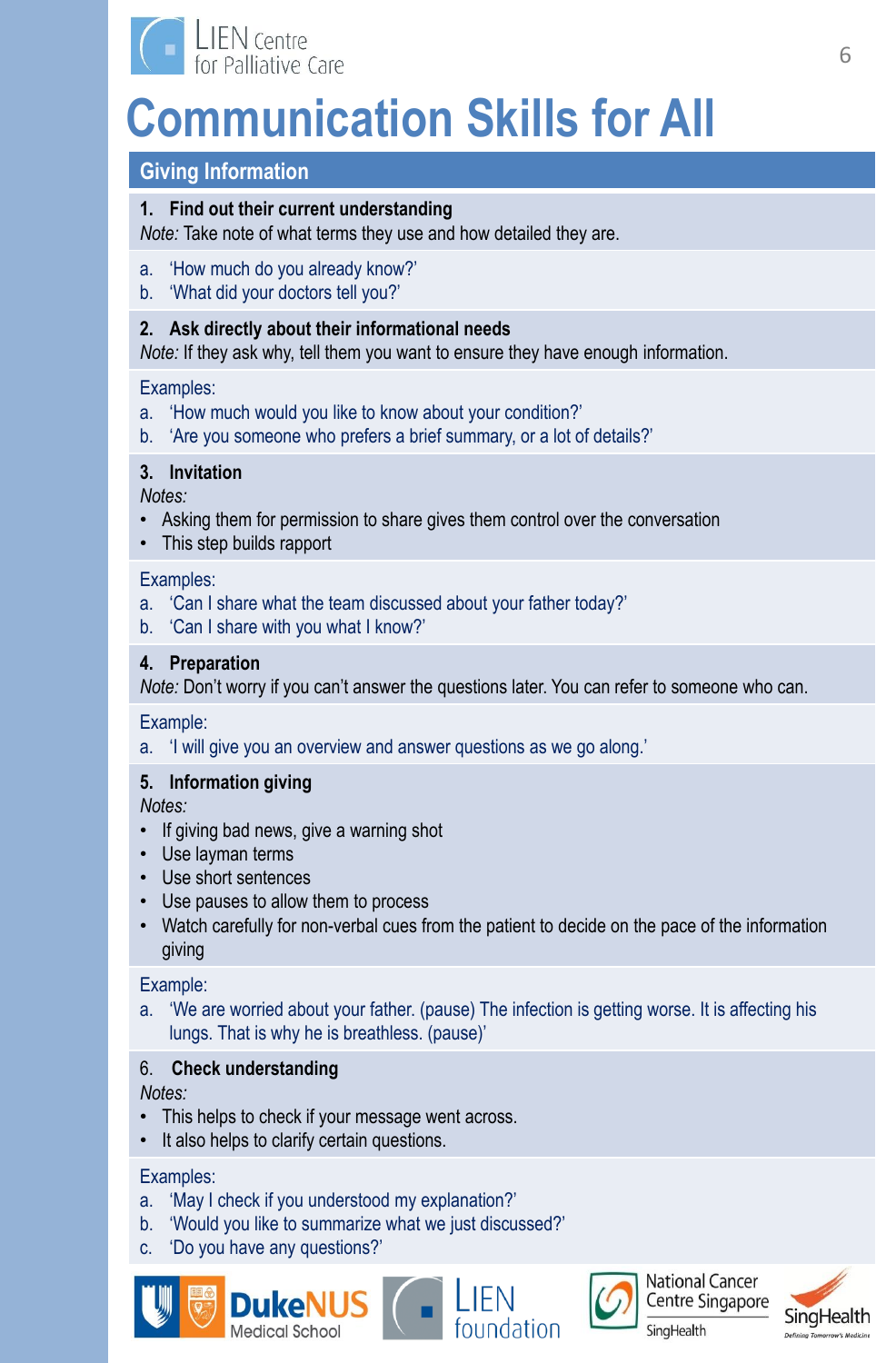

# **End-of-Life Conversations**

# **1. How to give prognosis**

Notes:

- Do not give exact numbers or dates
- Give ranges

#### Example:

a. 'We might be looking at hours to short days.'

# **2. What to expect**

Notes:

- Explain what symptoms to expect
- Explain that uncomfortable symptoms can be managed
- Reassure that clinical deterioration does not always equate increased suffering

# Examples:

- a. 'You may notice some changes in the body which are part of the normal process of dying.'
- b. 'Most symptoms like pain, breathlessness and confusion can be managed with medications.'

# **3. How to care for them**

Notes:

- Educate about basic needs like oral, eye, skin and bowel care; teach simple caring tasks
- Educate about decreased appetite and consciousness
- Share on how they can show love
- Remind about self care
- Reestablish goals of care and preference of place of death

# Examples:

- a. 'We will continue to keep him/her comfortable.'
- b. 'The lack of desire to eat/drink is part of a normal dying process.'
- c. 'You can show love by spending quality time, expressing love verbally or through physical touch as these senses (hearing and touch) are still present.'
- a. 'Please look after yourself.'
- b. 'Did your father ever mention where he would prefer to spend his last days?'

# **4. What are the practical issues**

Notes:

- Offer information about death certification and other legal arrangements
- Ask about the funeral arrangements
- Inquire and anticipate any cultural or religious preferences on handling of body following demise (eg. No-touch for x number of hours, prayers required, positioning of body in shroud). Align preferences with ward policy.

# Example:

'Has he/she ever given you instructions about funeral arrangements?'









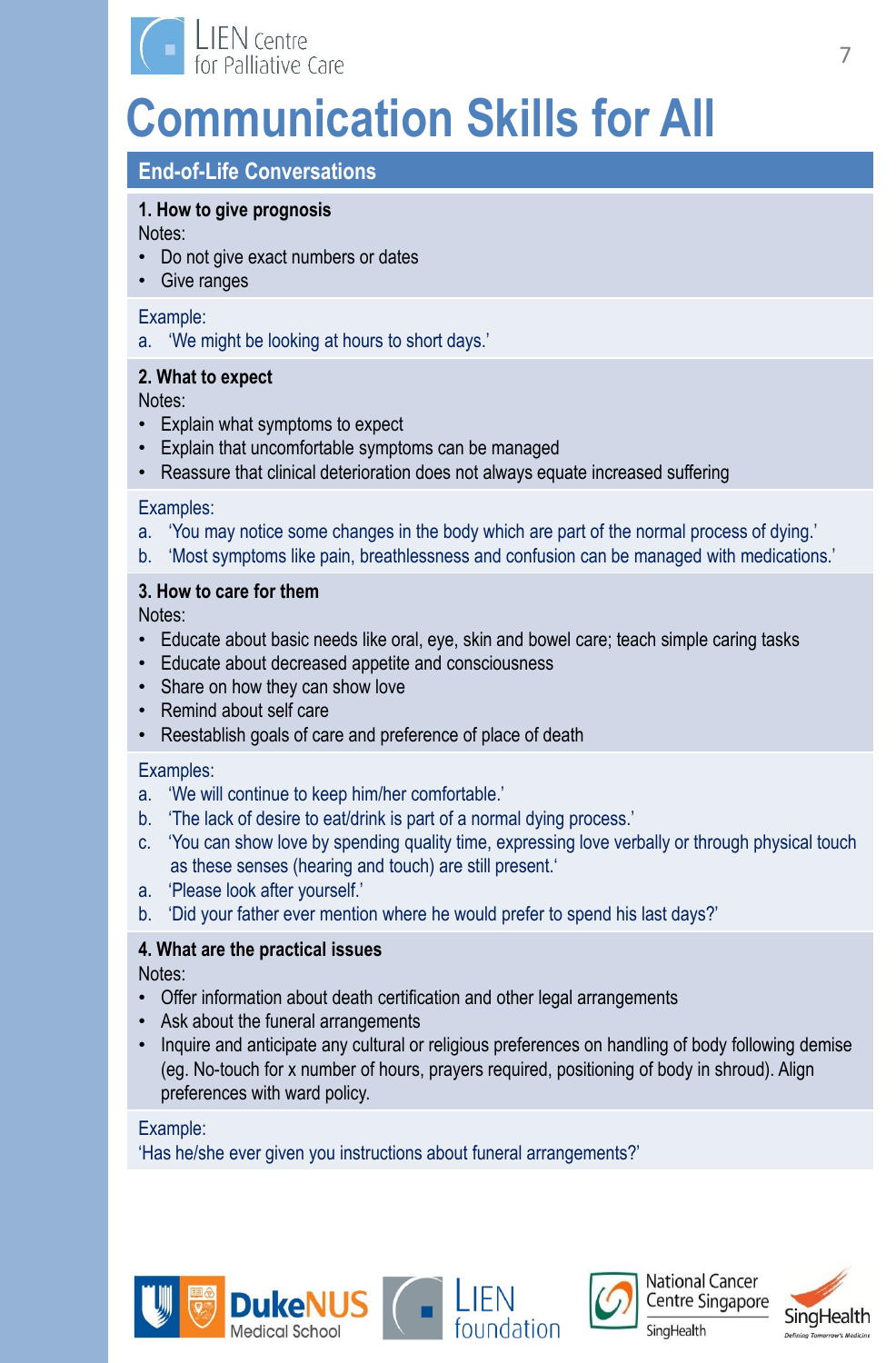

# **Extent of Care Discussions**

# **1. Decide who should be there for the conversation**

*Note:* Before discussing extent of care, ask who should be present for the discussion

#### Examples:

- a. 'I would like to discuss about your condition in further detail. Do you prefer someone to be with you?'
- b. 'Who would you like to be present for the discussion?'
- c. 'How does your family usually make important decisions?'

# **2. Check understanding**

### *Notes:*

- Take note of what terms they use and how detailed they are.
- Check if their expectations are realistic
- Notice their non-verbal cues and emotions
- Listen actively

### Examples:

- a. 'How much do you know about your condition so far?'
- b. 'How serious do you think the condition is?'
- c. 'What are the treatment options that have been discussed?'
- d. 'What do you think might happen in the near future?'

# **3. Giving information**

*Notes:*

- If giving bad news, give a warning shot
- Use layman language
- Use short sentences
- Use pauses to allow them to process

# Example:

a. 'We are worried about your father. (pause) The infection is getting worse. It is affecting his lungs. That is why he is breathless. (pause)'

# **4. Elicit patient's values**

*Notes:*

- Most decisions are made based on what the person values
- Asking about what the person values refocuses the family on what the patient would want, rather than what *they* want
- Asking about fears help us to understand what the patient would want to avoid

- a. 'What is most important to you now?'
- b. 'If your loved one was sitting here, and could hear what we discussed, what would he say?'
- c. 'Did dad ever talk to you about what he would want if he got sicker?'
- d. 'What were his biggest fears and concerns?'









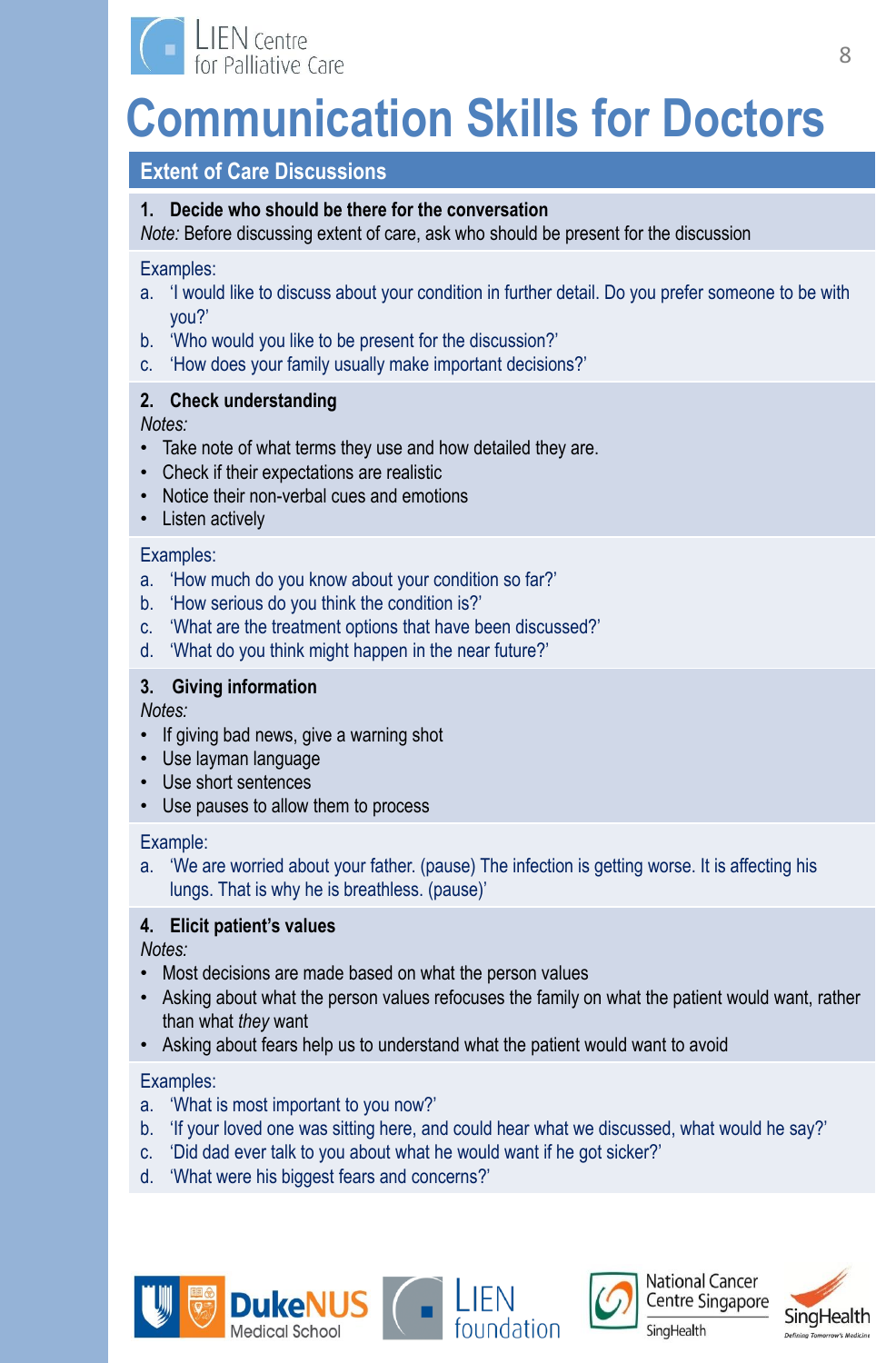

# **Extent of Care Discussions**

# **5. Ask about coping**

*Notes:*

- Give some time and silence for reflection
- Allow emotions to be expressed and experienced
- Be present and acknowledge emotions

### Examples:

- a. 'It has been quite a heavy discussion. How are you feeling?'
- b. 'With everything going on, I wanted to check on how everyone is coping.'

# **6. Suggest a course of action**

*Notes:*

- Summarize in short sentences
- Anchor the plan of action to the patient's values and goals
- Even if there is no good solution, you can:
	- Acknowledge emotions
	- Refocus them to what is important to patient
	- Allow opportunity for future updates and summarise action plan

### Examples:

- a. 'To summarize, we discussed:
	- a. Condition
	- b. Complications
	- c. What to expect in future'
- b. 'Based on what is important to dad, our goal is to \_\_\_\_\_\_\_\_. Therefore, my recommendations are  $\qquad \qquad \vdots$

# **7. Time-limited trial**

*Notes:*

- Sometimes given the patient's goals, you and the family will decide on a time-limited treatment trial
- State the time allocated for the trial, and the indicators and reasons to discontinue the trial.
- Prioritize patient's comfort at all times

#### Example:

a. 'We can give a trial of antibiotics and review on the  $3<sup>rd</sup>$  day. If there is no improvement, we will discontinue it as we wouldn't want to cause unnecessary side effects.'









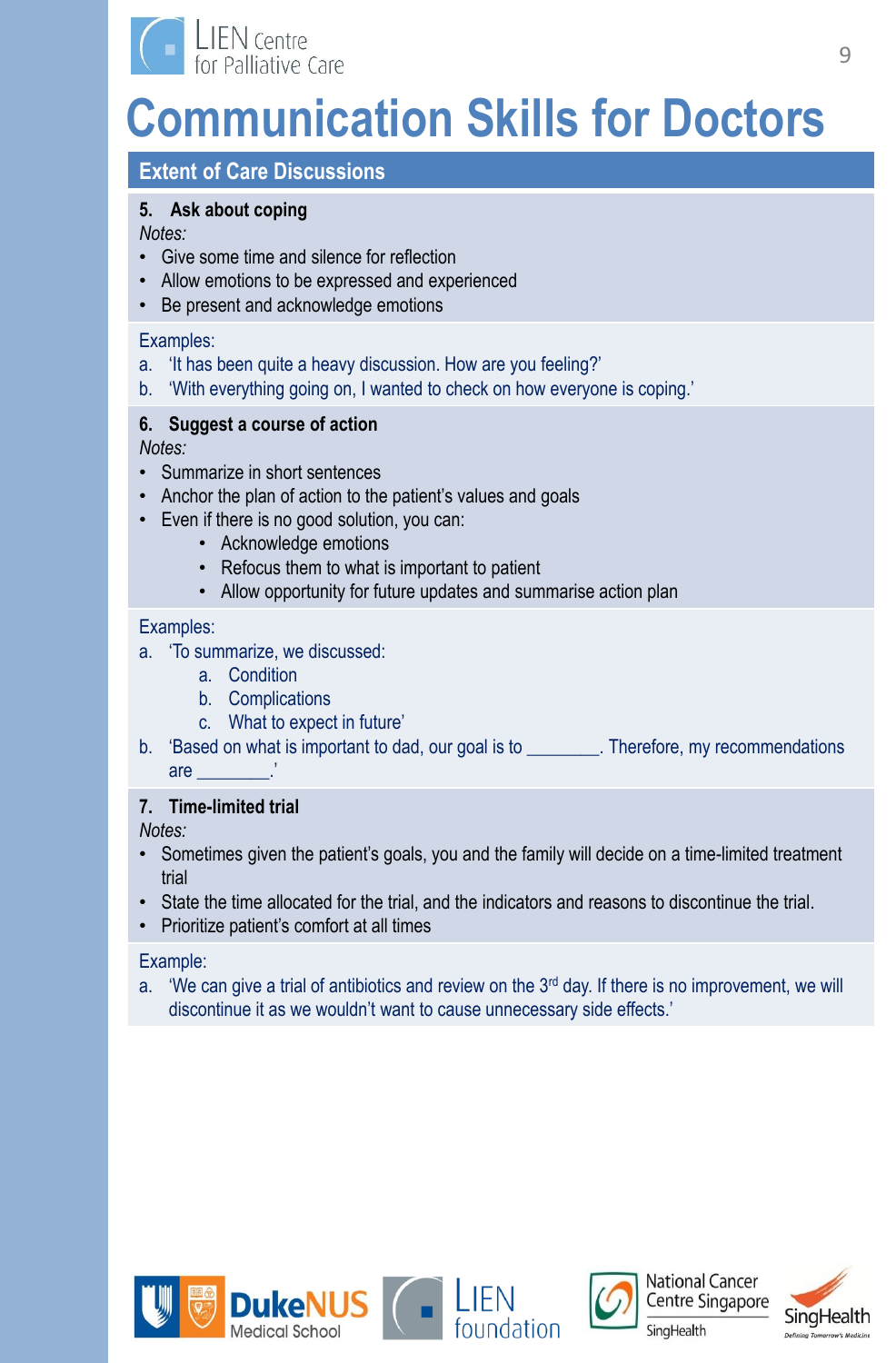

# **Resuscitation Status Discussions**

# **1. Explore their perception of CPR**

Note: Understanding their perception of CPR helps you align their expectations

### Examples:

- a. 'Can you tell me what you know about CPR?'
- b. 'How often do you think CPR is successful?'
- c. 'What do you hope will happen if CPR is performed*?'*

# **2. Align their understanding of CPR**

Notes:

- Remain non-judgemental
- Compare their perception to the medical reality
- Highlight neurological complications following successful CPR
- If you want to quote statistics, be careful how they are explained as it can induce bias. Avoid numbers unless asked specifically

### Examples:

- a. 'There are a few things I need to explain so that you have a realistic picture of what CPR is like. Is that ok?'
- b. 'You shared that the success rate is 50%, but actually, for patients with end stage illnesses, it is very low.'
- c. CPR is unlikely to bring him /her back to life if his/ her heart stops"

# **3. Value-based resuscitation status discussions**

Notes:

- Focus on how to achieve the goals rather than on what will not be done
- Offload the burden of what is actually a medical decision from the family. Do NOT ask the family to decide.

# Examples:

- a. 'Given your dad's condition, CPR will not achieve our goal of keeping him comfortable.'
- b. 'If he continues to deteriorate, we will keep him comfortable, and let nature take its course.'

Do NOT ask "Do you want us to do everything, including CPR?"

 $\triangleright$  This type of question implies that nothing will be done if the patient decides against CPR.

Do NOT ask "Do you want us to do CPR for your dad?" when the team has decided that it will not be appropriate.

 $\triangleright$  This type of question implies that the family can choose CPR even if it is medically inappropriate.











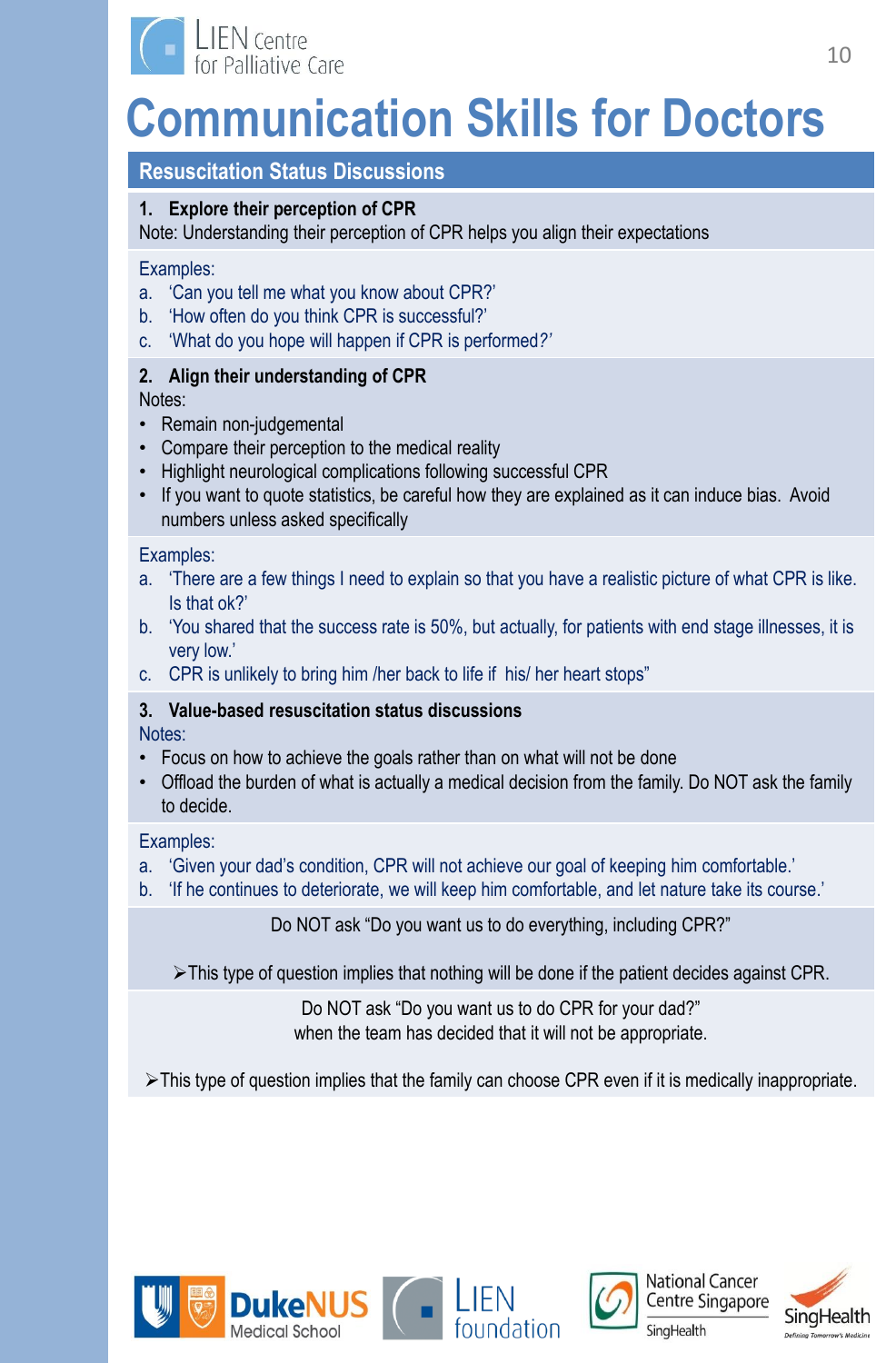

# **ICU Communication with Families**

A 5-objectives mnemonic to improve ICU clinician communication with families

- 1. **V**alue and appreciate comments made by the family
- 2. **A**cknowledge family emotions
- 3. **L**isten actively
- 4. **U**nderstand the patient as a person
- 5. **E**licit family questions

# **1. Value and appreciate comments made by family**

Note: This encourages the family to have an open discussion where they can share positive or negative comments without judgement.

# Examples:

- a. 'Thank you for sharing your views about his condition.'
- b. 'Thank you for telling us more about your father.'
- c. 'I appreciate your honest feedback.'

# **2. Acknowledge family emotions**

Notes:

- Be careful of saying 'I understand'
- Acknowledging the family's emotions validates them

# Examples:

- a. 'I can't imagine what all of you are going through.'
- b. 'This is such a difficult time for you.'
- c. 'I would feel that way too if I were in your position.'

# **3. Listen actively**

Notes:

- Avoid prematurely saying 'I understand'
- Avoid asking multiple questions at once
- Avoid interruptions

- a. Listening actively is not just about allowing them to talk, it is about understanding what they are saying.
- b. You can ask questions to clarify:
	- a. 'I want to understand what you mean when you said \_\_\_\_\_?'









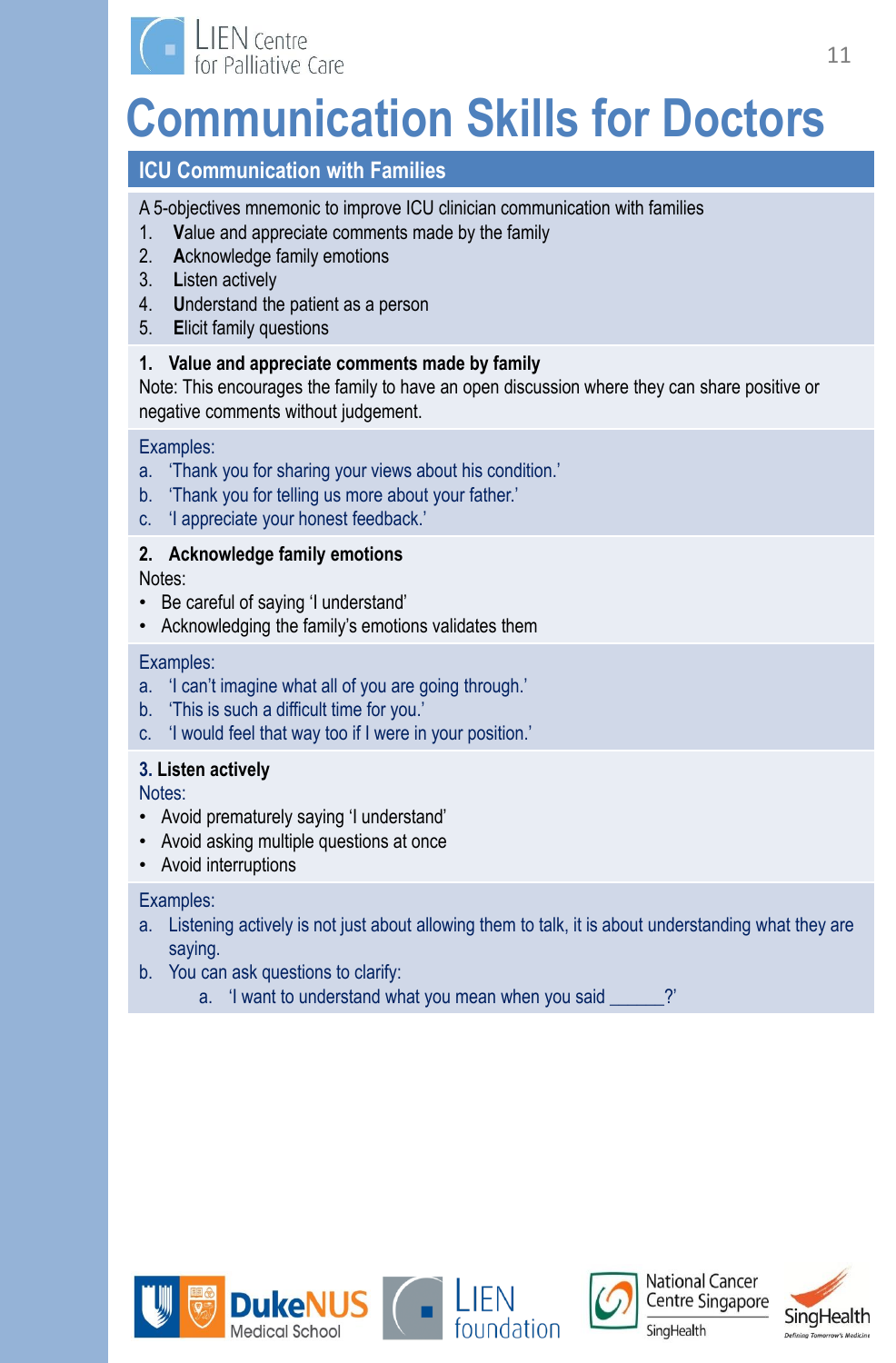

# **ICU Communication with Families**

### **4. Understand the patient as a person**

Notes:

- Families usually appreciate that the medical team take an interest in their loved one.
- This is an extremely important part of the conversation as it allows the family to focus on what their loved one values and their relationship.

#### Examples:

- a. 'Can you tell me more about your father as a person?'
- b. 'I didn't get a chance to know him when he was well. Can you tell me more about him?'
- c. 'What is important to him?'
- d. 'What are his biggest fears and concerns?'

# **5. Elicit family questions**

Note: You may want to ask each family member individually, especially those who have not been very vocal during the conversation.

- a. 'Do you have any questions?'
- b. 'We would like to answer any questions you have.'







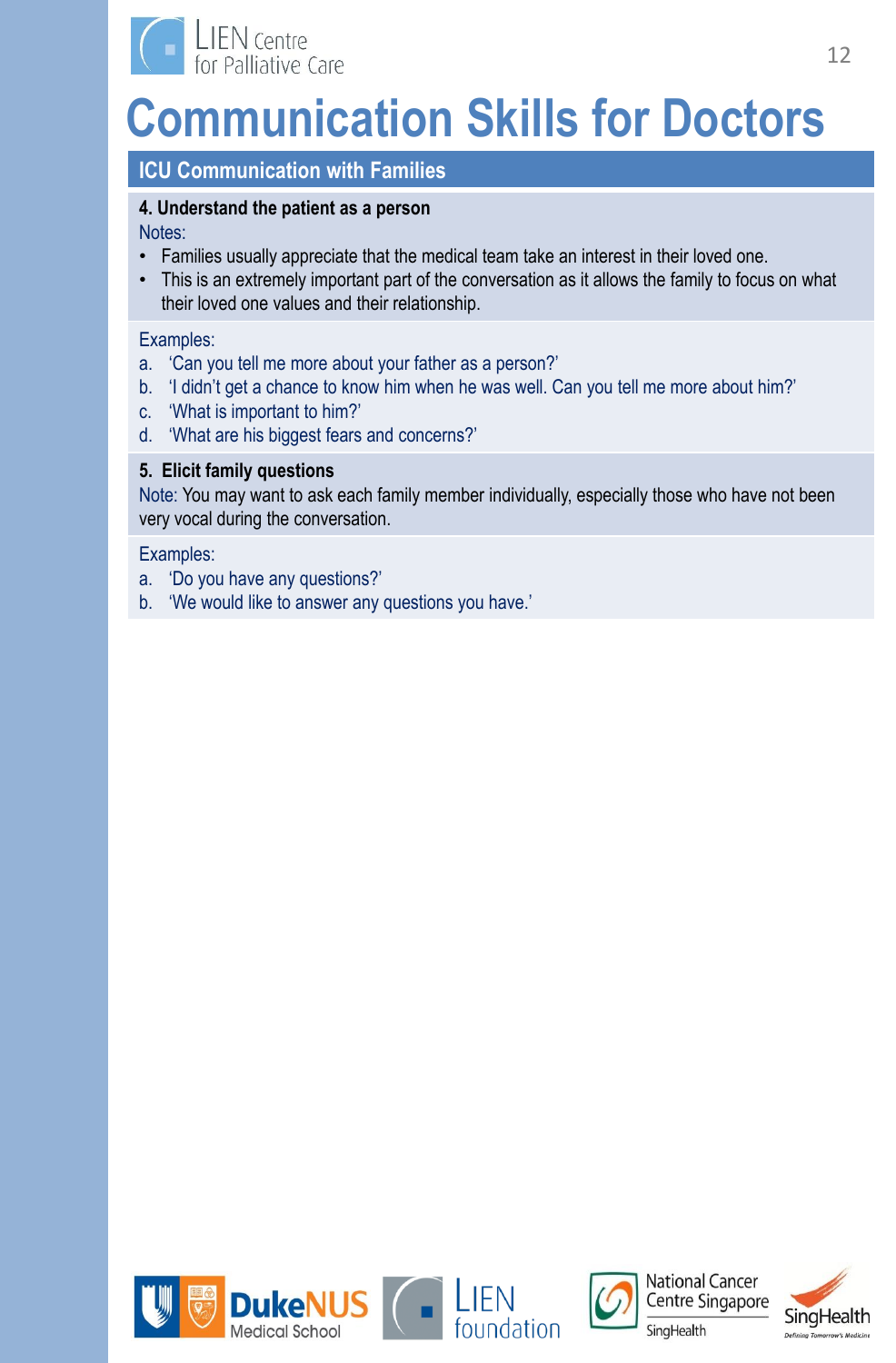

**Communication Tips for Challenging ICU Conversations** 

# **1. Taking away the burden of decision making from family**

 $\rightarrow$  Explicitly explain to family that they do not bear the burden of decision making

# **2. The Empty Chair question**

"If dad was sitting here, listening about his condition, what would he tell us?"

# **3. Responding to** *"He is a fighter"* **statement"**

| <b>Communication Techniques</b>    | <b>Sample statements</b>                                                                                                                                        |
|------------------------------------|-----------------------------------------------------------------------------------------------------------------------------------------------------------------|
| Simple reflection/Mirroring        | "He is a fighter" (Trailing off sentence, allowing the family<br>space to elaborate on this.)                                                                   |
| Explanatory statements/questioning | "Can you help me understand what you mean by 'He is a<br>fighter."?"                                                                                            |
| Understand the patient as a person | "What else can you tell me about your father?"                                                                                                                  |
| Eliciting patient's values         | "What is important to your father?"<br>"What is important to your father if he survives this?"<br>"What kind of life do you think your father would fight for?" |

# **4. Responding to** *"We are hoping for a miracle"* **statement**

Use 'I wish' statements:

Eg. 'I wish I had better news too'

Consider this: The family is realistic about hoping for a miracle, because short of one, the patient is likely to deteriorate.

Eg. 'You are right, if a miracle doesn't happen, he is more likely to deteriorate.'

Remaining hopeful is a way of coping. It is important not to destroy hope.

Eg. 'Let's continue to hope for the best, but we also have to prepare for the worst.'